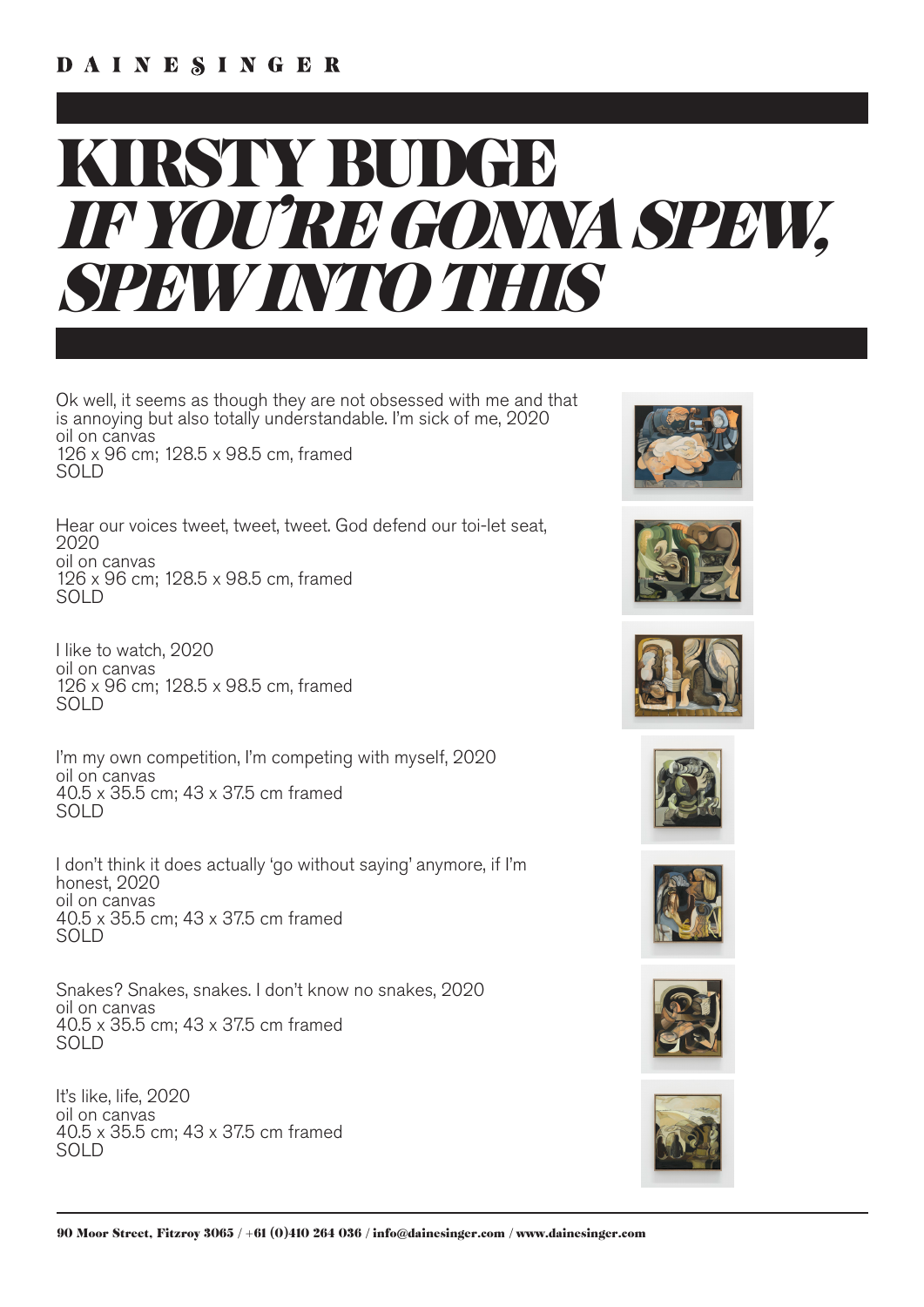## KIRSTY BUDGE *IF YOU'RE GONNA SPEW, SPEW INTO THIS*

Kirsty Budge's new paintings combine deep introspection and an interest in psychoanalysis with a broader view that embraces the richness of the world. They are a complex and ambiguous mix of figuration, abstraction, personal narrative and landscape.

Budge's painting method embraces intuition, a process that the artist describes as "the intention of painting itself and the point where you break away from what you literally see, listen to what the work is doing and follow the intuitive composition emerging within the painting."

In Budge's process the removal of paint is equal to its application. Layering and excavation are vital to the construction of the composition, as forms that initially appear to be at the forefront of the work are actually exposed remnants of the past underpainting. This process is a metaphor for the artist's approach to situations, problem-solving and daily life: "It's important to me to make paintings that reference their own making in order to initiate a non-linear narrative."

The paintings incorporate archetypal symbols and motifs (such as water, birds, snakes, ducks, hands, cats, clouds, eyes, feathers) with contemporary influences drawn from popular culture and personal experience. The resulting dialogues within each work are ambiguous and lend themselves to multiple interpretations. In making the works Budge employed dream analysis, appreciating the abstract and surreal logic of dreams. Throughout their creation Budge sought to explore the unconscious as a means to make sense of her reality. "Meaning evolved over time as I decoded symbols and made personal (anecdotal and metaphorical) connections via both conscious and unconscious feelings and experiences". Motifs drawn from photographs, books, pop culture and life are grouped by colour palette, sensibility, value and tone, and are treated as clues for Budge as she

decodes her own works whilst creating them. "There are all these synchronistic connections that have worked their way into the works, pulling from clues and "evidence" from my Homeland-like studio walls. The painting narrative starts to take shape through patience, listening to the work and forming direct and unconscious connections between the experiences and influences that I'm combining."

Landscape elements in the work have been inspired by various travels, particularly in Paris, Dunedin and South Gippsland in Victoria. Painting later, away from nature and indoors, the light in the works became manufactured, inspired by documented past ephemeral moments of travel, landscape and connection. This play of darkness and light, and depth and perception in Budge's painting is spatial but also metaphoric, as she increasingly delves into her own psyche through her work.

"I've been reading a lot of Carl Jung this year, exploring the unconscious to make sense of the various realities we are in. These paintings are little metaphysical spaces, stages or rooms that have their own logic and reality. The light and shadow might not be correct but they can exist in the painting realm. They feel like a combination of the philosophical and the biographical, I am forced to surrender and also trust myself to push through to the other side. I like the tension of the works saying many things at once but also they are just visual conversations or a study of meaning."

"I think about a teacher at VCA saying "No one wants to see your anxiety on their wall" and it just cracks me up because it's true but also all my paintings are about pushing through to the other side of that, the post-anxiety vulnerability enlightenment (or hangover)."